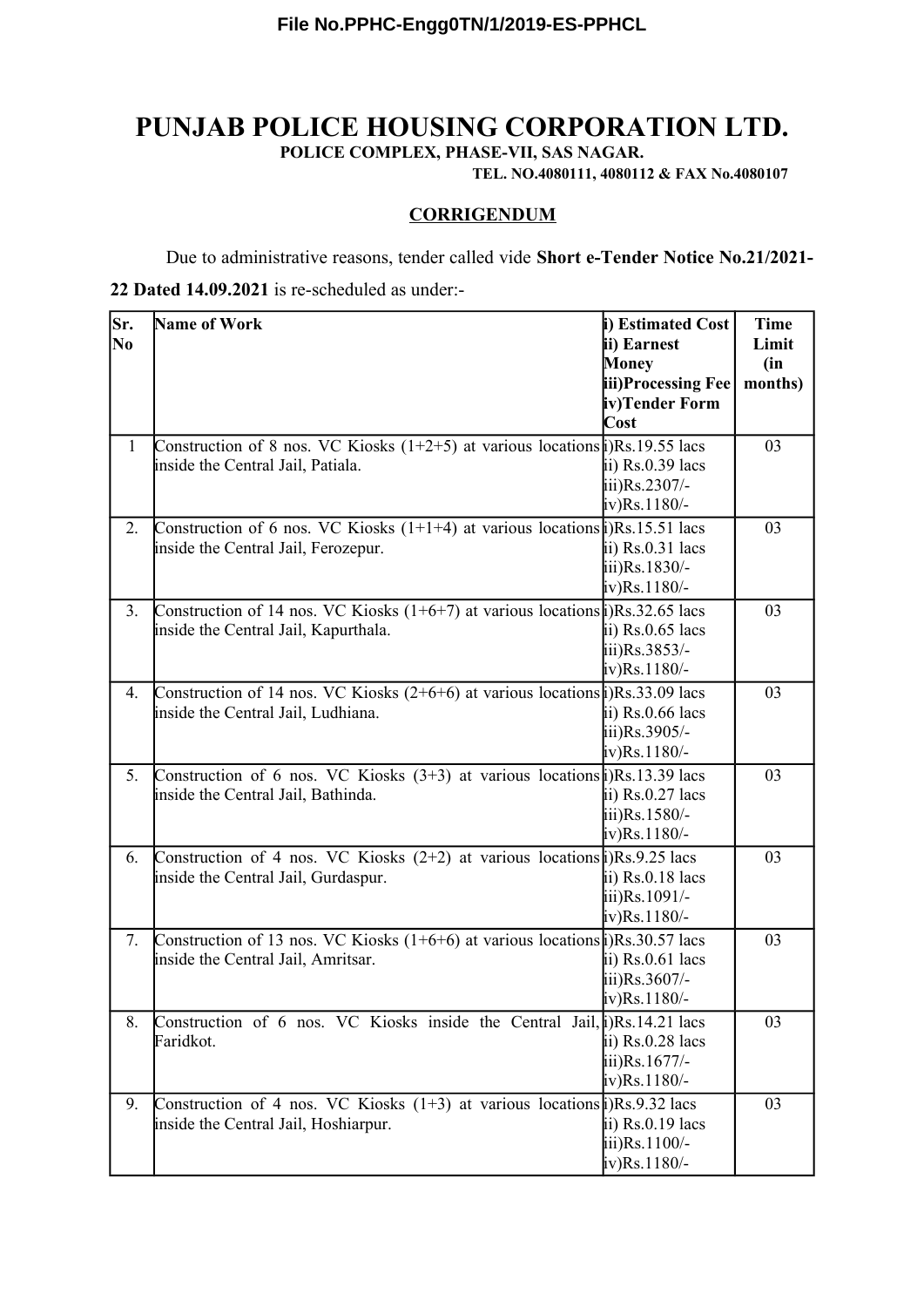## **File No.PPHC-Engg0TN/1/2019-ES-PPHCL**

| 10. Construction of 4 nos. VC Kiosks inside the District Jail, $j/Rs$ . 10.14 lacs         |                                 | 03 |
|--------------------------------------------------------------------------------------------|---------------------------------|----|
| Sangrur.                                                                                   | $\overline{p}$ ii) Rs.0.20 lacs |    |
|                                                                                            | $\text{iii)}\text{Rs}.1197/-$   |    |
|                                                                                            | $iv)$ Rs. 1180/-                |    |
| 11. Construction of 3 nos. VC Kiosks $(1+1+1)$ at various locations $\sharp$ )Rs.8.07 lacs |                                 | 03 |
| inside the District Jail, Roop Nagar.                                                      | $\overline{ii}$ ) Rs.0.16 lacs  |    |
|                                                                                            | $\text{iii)}\text{Rs}.952/-$    |    |
|                                                                                            | $iv)$ Rs.590/-                  |    |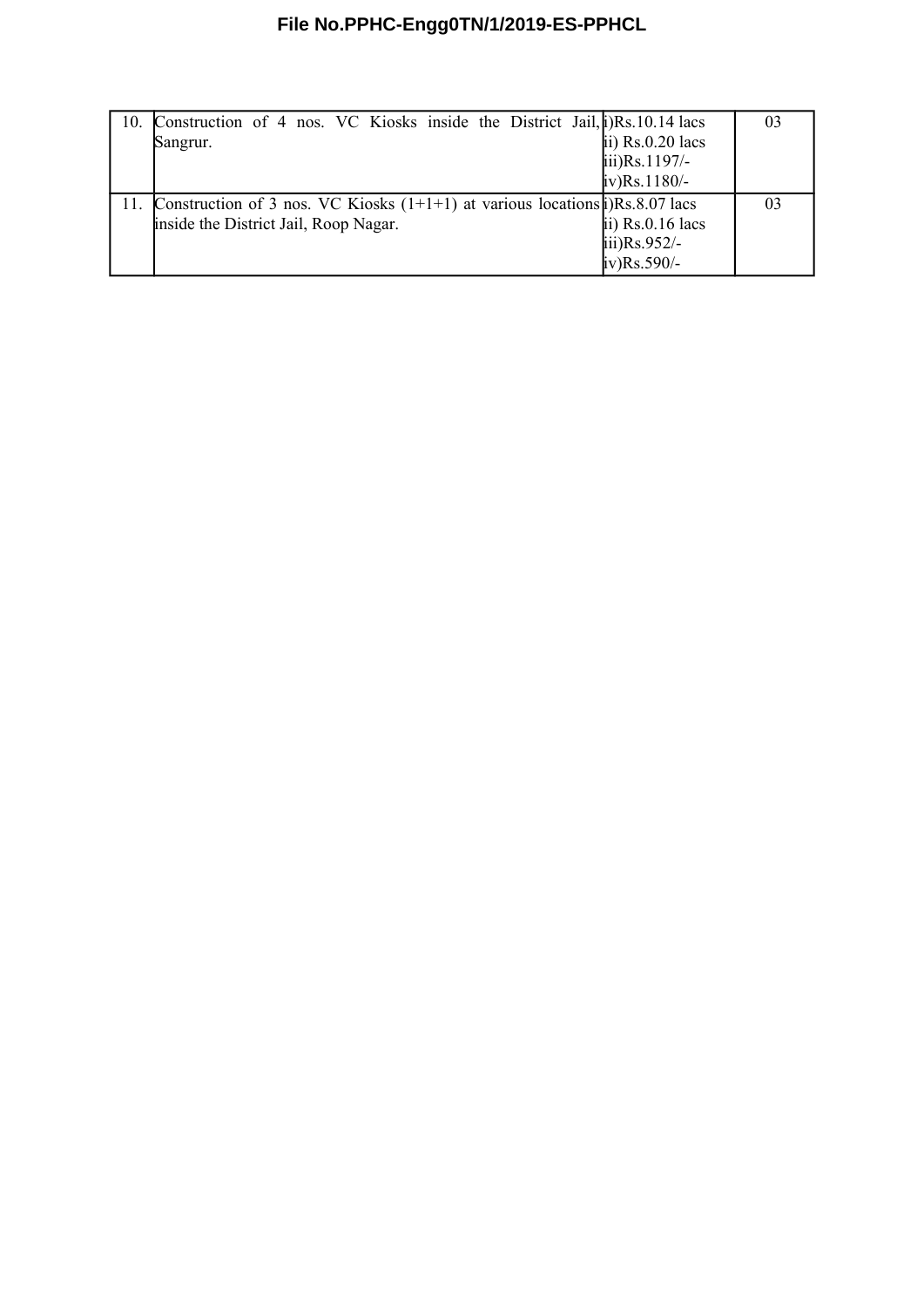## **File No.PPHC-Engg0TN/1/2019-ES-PPHCL**

| 12. Construction of 3 nos. VC Kiosks $(1+1+1)$ at various locations inside the New $\mu$ )Rs.8.39<br>District Jail, Nabha.     | lacs<br>Rs.0.17<br>II.<br>lacs<br>iii)Rs.990/-<br>iv)Rs.590/-                               | 03 |
|--------------------------------------------------------------------------------------------------------------------------------|---------------------------------------------------------------------------------------------|----|
| 13. Construction of 3 nos. VC Kiosks inside the District Jail, Mansa.                                                          | $i)$ Rs.6.83<br>lacs<br>Rs.0.14<br>11)<br>lacs<br>$\overline{111}$ )Rs.806/-<br>iv)Rs.590/- | 03 |
| 14. Construction of 3 nos. VC Kiosks $(1+2)$ at various locations inside the District i) Rs. 7.52<br>Jail, Sri Mukatsar Sahib. | lacs<br>Rs.0.15<br>[11]<br>lacs<br>$\overline{111}$ )Rs.887/-<br>iv)Rs.590/-                | 03 |